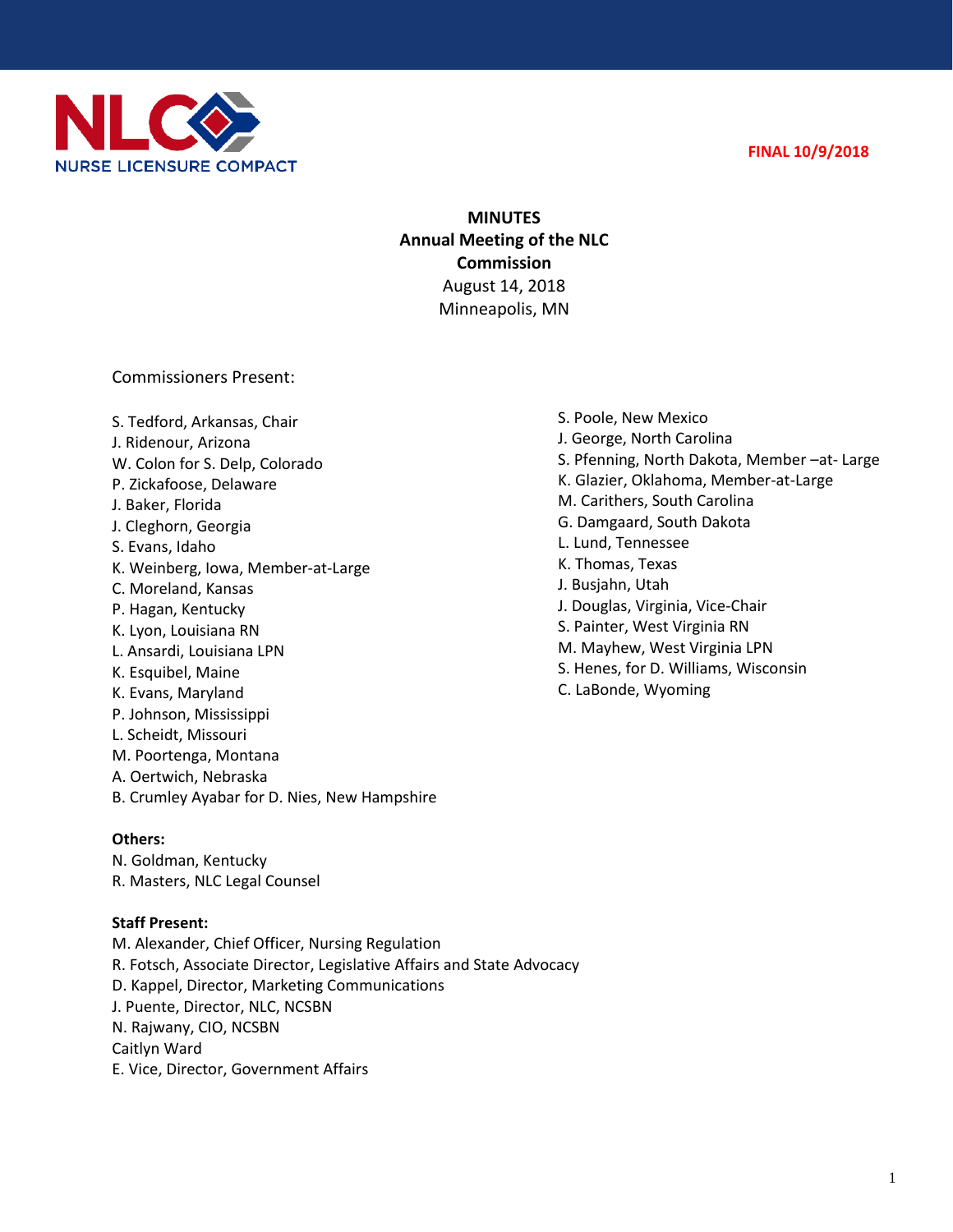| #  | Agenda Item                                                     | <b>Minutes</b>                                                                                                                                                                                                                                                                                                                                                                                                                                                                                                                                                                                                                                                                                                                                                                                                                                                                                                                                                       |
|----|-----------------------------------------------------------------|----------------------------------------------------------------------------------------------------------------------------------------------------------------------------------------------------------------------------------------------------------------------------------------------------------------------------------------------------------------------------------------------------------------------------------------------------------------------------------------------------------------------------------------------------------------------------------------------------------------------------------------------------------------------------------------------------------------------------------------------------------------------------------------------------------------------------------------------------------------------------------------------------------------------------------------------------------------------|
| 1. | a) Call to Order                                                | a) S. Tedford called the meeting to order at 9:05 am                                                                                                                                                                                                                                                                                                                                                                                                                                                                                                                                                                                                                                                                                                                                                                                                                                                                                                                 |
|    | b) Roll Call                                                    | b) M. Bieniek conducted the roll call.                                                                                                                                                                                                                                                                                                                                                                                                                                                                                                                                                                                                                                                                                                                                                                                                                                                                                                                               |
|    | <b>Declare Quorum Present</b><br>C)                             | c) S. Tedford declared a quorum present.                                                                                                                                                                                                                                                                                                                                                                                                                                                                                                                                                                                                                                                                                                                                                                                                                                                                                                                             |
|    | <b>Introduce New Commissioners</b><br>d)                        | d) S. Tedford introduced and welcomed new<br>commissioners:<br>P. Zickafoose (DE)<br>P. Hagan, Interim EO (KY)<br>M. Poortenga (MT)<br>S. Poole (NM)<br>٠                                                                                                                                                                                                                                                                                                                                                                                                                                                                                                                                                                                                                                                                                                                                                                                                            |
|    | Introduce NCSBN Staff and<br>e)<br><b>Welcome Guests</b>        | e) S. Tedford introduced designees:<br>W. Colon (CO)<br>B. Crumley Ayabar (NH)<br>M. Carithers (SC)<br>S. Henes (WI)                                                                                                                                                                                                                                                                                                                                                                                                                                                                                                                                                                                                                                                                                                                                                                                                                                                 |
|    |                                                                 | D. Benton introduced NCSBN staff present.                                                                                                                                                                                                                                                                                                                                                                                                                                                                                                                                                                                                                                                                                                                                                                                                                                                                                                                            |
|    | Order of the Day<br>f)                                          | f) Business will be conducted in the morning and the<br>afternoon will involve a core ideology workshop with<br>members in groups.                                                                                                                                                                                                                                                                                                                                                                                                                                                                                                                                                                                                                                                                                                                                                                                                                                   |
| 2. | Minutes of April 24, 2018<br>a)<br>Minutes of May 1, 2018<br>b) | J. Ridenour made a motion to approve the minutes of April<br>24 and May 1 and C. LaBonde seconded. The motion<br>carried.                                                                                                                                                                                                                                                                                                                                                                                                                                                                                                                                                                                                                                                                                                                                                                                                                                            |
| 3. | Legislative Updates<br>a) Advocacy Activities                   | R. Fotsch provided a legislative update.<br>a) IL: growing a coalition and will file a bill in 2019.<br>IN: Had 2018 legislation but was sent to an interim study<br>committee. There is a large coalition. 2019 legislation is<br>likely.<br>MA: The bill progressed further than in any prior year.<br>Staffing ratio ballot referendum is scheduled for Nov 2018<br>and if successful, there may be a need for more nurses.<br>MN: The bill was not enacted. There was strong opposition<br>from the nurse union.<br>RI: The bill was not successful. There was union opposition<br>and not enough support. There is a need to build a bigger<br>coalition.<br>NY: There was no movement on the bill.<br>VT: The state received a grant to study the NLC. A report is<br>due in March 2019.<br>MI: The bill is pending. There is significant support. We are<br>coordinating efforts with lobbyists.<br>NJ: The bill is pending and there is significant support. |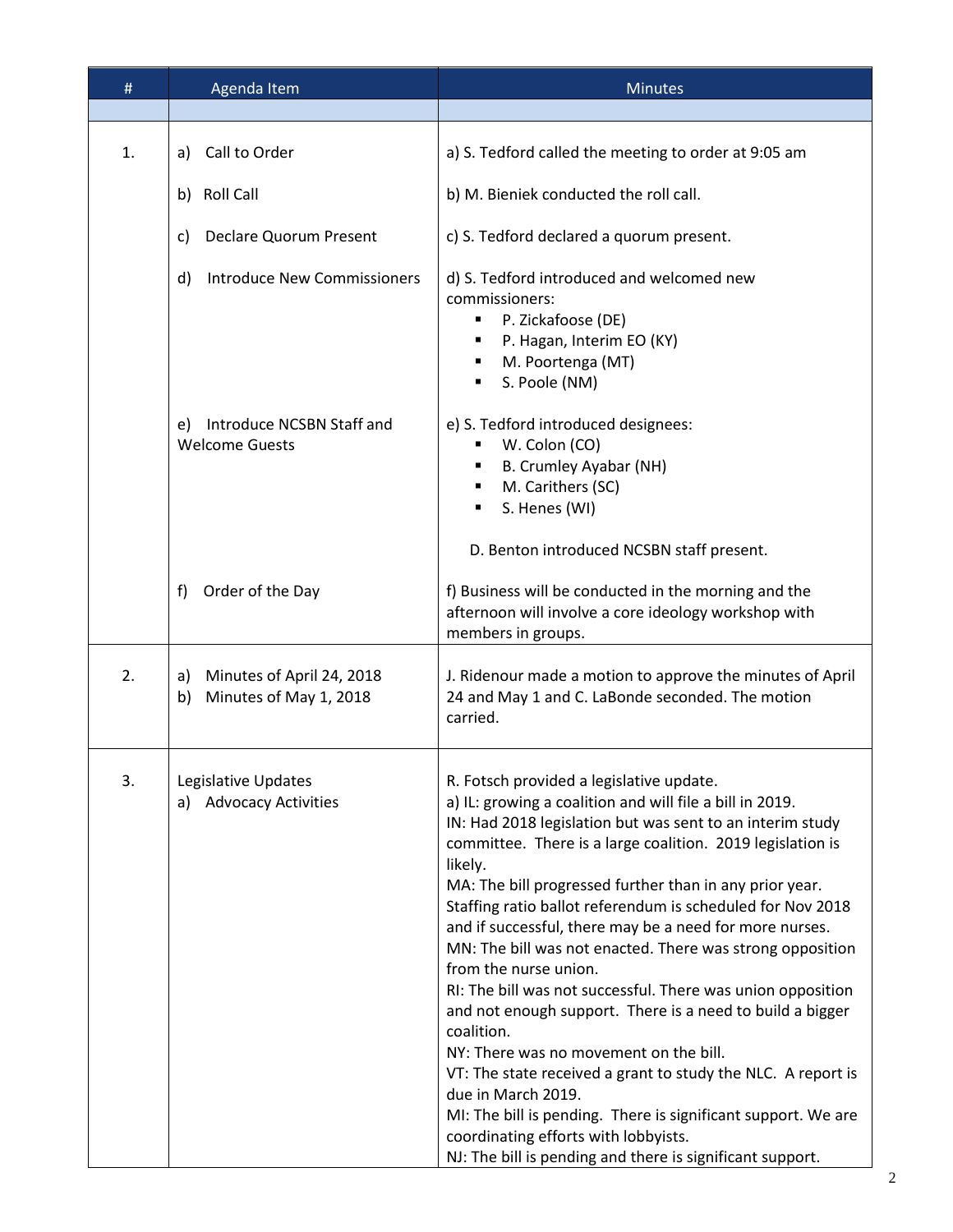|    |                                                                                                            | There were some concerns related to APRNs.                                                                                                                                                                                                                                                                                                                                                                                                                                                                                                                                                                                                                                                                                                                                                                                                                                                                                                                                                                                                                                                                                                                            |
|----|------------------------------------------------------------------------------------------------------------|-----------------------------------------------------------------------------------------------------------------------------------------------------------------------------------------------------------------------------------------------------------------------------------------------------------------------------------------------------------------------------------------------------------------------------------------------------------------------------------------------------------------------------------------------------------------------------------------------------------------------------------------------------------------------------------------------------------------------------------------------------------------------------------------------------------------------------------------------------------------------------------------------------------------------------------------------------------------------------------------------------------------------------------------------------------------------------------------------------------------------------------------------------------------------|
|    | 2019 Forecast<br>b)                                                                                        | b) Anticipated 2019 legislation includes:<br>IN<br><b>NV</b><br><b>WA</b><br>IL<br>MA<br>R <sub>l</sub>                                                                                                                                                                                                                                                                                                                                                                                                                                                                                                                                                                                                                                                                                                                                                                                                                                                                                                                                                                                                                                                               |
| 4. | Reports:                                                                                                   |                                                                                                                                                                                                                                                                                                                                                                                                                                                                                                                                                                                                                                                                                                                                                                                                                                                                                                                                                                                                                                                                                                                                                                       |
|    | a) Treasurer's Report                                                                                      | a) J. Douglas provided the treasurer's report for end of 3rd<br>quarter, FY18. For the NCSBN-funded NLC budget, Douglas<br>provided a summary of revenue and expenses and reported<br>that the NLC is on budget with 76% of budget spent at end<br>of 3 quarters. J. George made a motion to approve the<br>budget report as presented and P. Zickafoose seconded.<br>The motion carried.                                                                                                                                                                                                                                                                                                                                                                                                                                                                                                                                                                                                                                                                                                                                                                             |
|    | <b>Rules Committee Report</b><br>b)<br>Minutes of July 18-<br>I.<br>19, 2018 Rules<br>Committee<br>Meeting | b) J. Ridenour and N. Goldman presented the Rules<br>Committee report. The Rules Committee includes 5<br>attorneys and 5 EOs.<br>Ridenour summarized the Rules Committee<br>i.<br>minutes which includes recommendations to<br>the Executive Committee (EC). J. Ridenour<br>highlighted the following:<br>(Page 2) Impact of social issue<br>$\circ$<br>violations: Rules Committee<br>recommends to EC that a licensee<br>encumbered in home state with<br>unresolved social violation shall not be<br>issued multistate license if they change<br>PSOR to another NLC state.<br>(Page 2, #6) There are seven states that<br>$\circ$<br>require a licensee to have an active<br>license or reactivated license. Rules<br>Committee recommends a review of<br>article IV upon application for a<br>multistate license presents options for<br>the BON.<br>(Page 3/4/5/6) This shows the<br>$\circ$<br>beginning of five proposed rules<br>currently being drafted. (Rules<br>highlighted include: 408. Encumbrance,<br>Rule 602. Agreed Disposition, Rule 409.<br>Federal Criminal Records, Rule 407,<br>Deactivation, Rule 601. Action<br>Following Discipline)<br>O |
|    |                                                                                                            | Rules Committee is also drafting legal<br>FAQs.                                                                                                                                                                                                                                                                                                                                                                                                                                                                                                                                                                                                                                                                                                                                                                                                                                                                                                                                                                                                                                                                                                                       |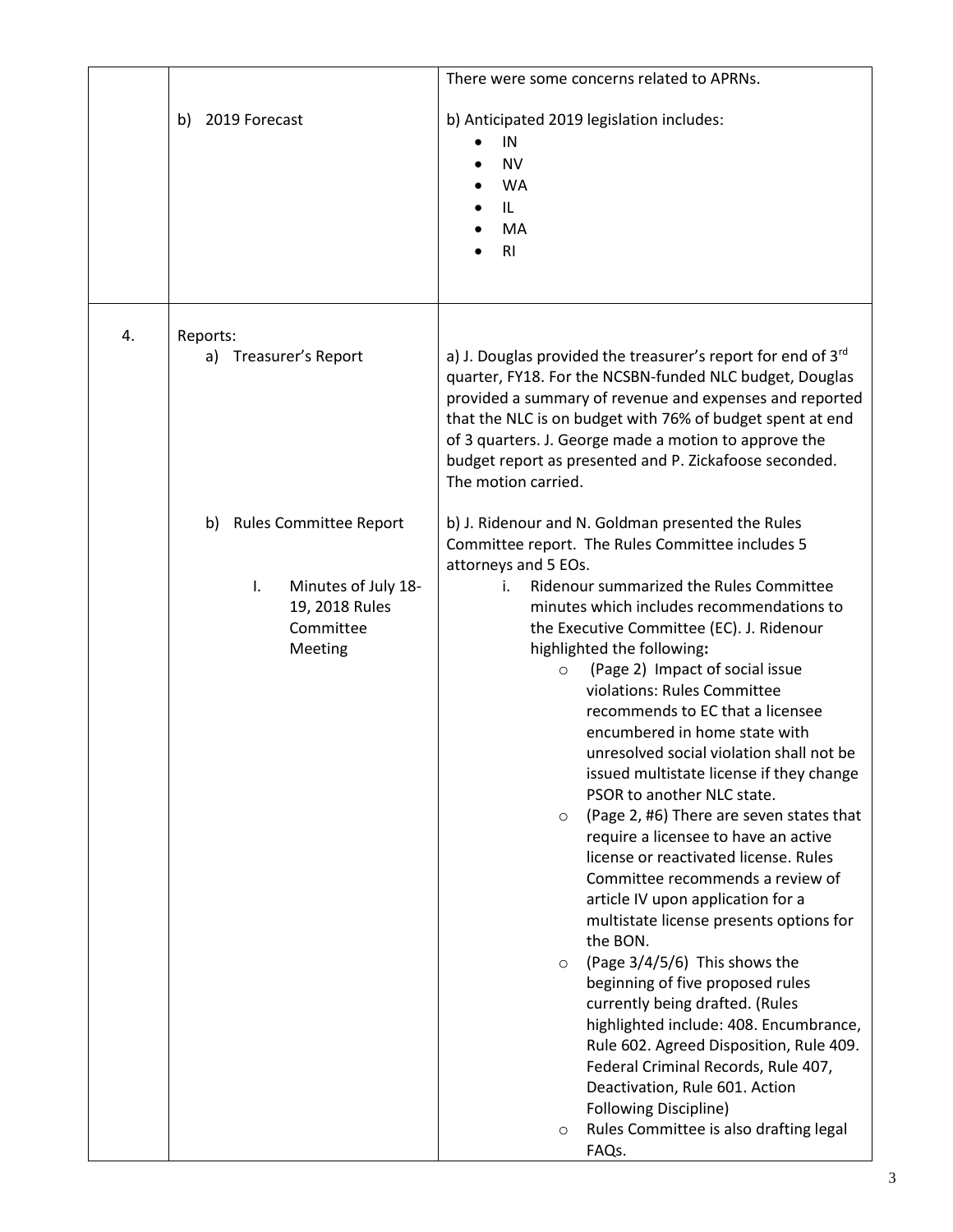|                                                                                                                                                     | Rules Committee recommends<br>$\circ$<br>canceling a public hearing if no one<br>responds or provides comments.<br>Rules Committee requests that<br>$\circ$<br>members provide feedback and<br>recommendations to the Rules<br>Committee as warranted.<br><b>ACTION ITEMS:</b><br>√ Page 6: Action following Discipline. Does compact<br>statute give state authority to do another<br>background check under this rule or does this need<br>additional legislation? Do you require a CBC to<br>reinstate multistate?<br>$\checkmark$ Rule 602. Remove double negatives to help clarify.                                                                                                                                                                                                                                                                                                                                                                                                                                                                                    |
|-----------------------------------------------------------------------------------------------------------------------------------------------------|-----------------------------------------------------------------------------------------------------------------------------------------------------------------------------------------------------------------------------------------------------------------------------------------------------------------------------------------------------------------------------------------------------------------------------------------------------------------------------------------------------------------------------------------------------------------------------------------------------------------------------------------------------------------------------------------------------------------------------------------------------------------------------------------------------------------------------------------------------------------------------------------------------------------------------------------------------------------------------------------------------------------------------------------------------------------------------|
| ΙΙ.<br>Vote on Proposed<br>Rules                                                                                                                    | ii. These are the tier 2 Rules that were proposed. There<br>were no substantive comments posted on the website and<br>public hearing had no additional comments.                                                                                                                                                                                                                                                                                                                                                                                                                                                                                                                                                                                                                                                                                                                                                                                                                                                                                                            |
|                                                                                                                                                     | Commission voted on amended rule: Section 200:<br>Coordinated Licensure Information System and proposed<br>rules Section 500: Administration, deals with Dispute<br>Resolution, Compliance, Enforcement.<br>J. Cleghorn made a motion to adopt the amended<br>$\circ$<br>and proposed Rules as written and C. LaBonde<br>seconded. The motion carried.<br>J. Ridenour made a motion to make proposed Rules<br>$\circ$<br>effective January 1, 2019 and L. Lund seconded.<br>The motion carried.                                                                                                                                                                                                                                                                                                                                                                                                                                                                                                                                                                             |
| Training & Education<br>c)<br>Committee Report<br><b>Fact Sheets</b><br>I.<br>New Video in 2019<br>ΙΙ.<br>III.<br><b>Media Training</b><br>Feedback | c) K Glazier provided the Training and Education Committee<br>Report.<br>Training and Education committee has completed<br>İ.<br>various revisions to the fact sheets that were used<br>in the previous compact to incorporate changes<br>with eNLC. These have gone to Committee<br>members and Executive Committee. Goal to begin<br>using them by September. Fact sheets include<br>information for: employers, new grads, moving<br>scenarios, FAQs, military, CNOs.<br>Funds have been budgeted in FY19 for a new NLC<br>ii.<br>video. We will seek input from Commissioners.<br>iii.<br>Media training has been completed by<br>Commissioners since last meeting. Seventeen<br>Commissioners were able to join. There will be<br>another webinar offered if there is interest for<br>those who were not able to participate. Seven<br>Commissioners indicated that they would like to<br>participate in the follow-up Media training session.<br><b>ACTION ITEMS:</b><br>NLC staff to send out a Doodle request to<br>determine date when all will be able to attend. |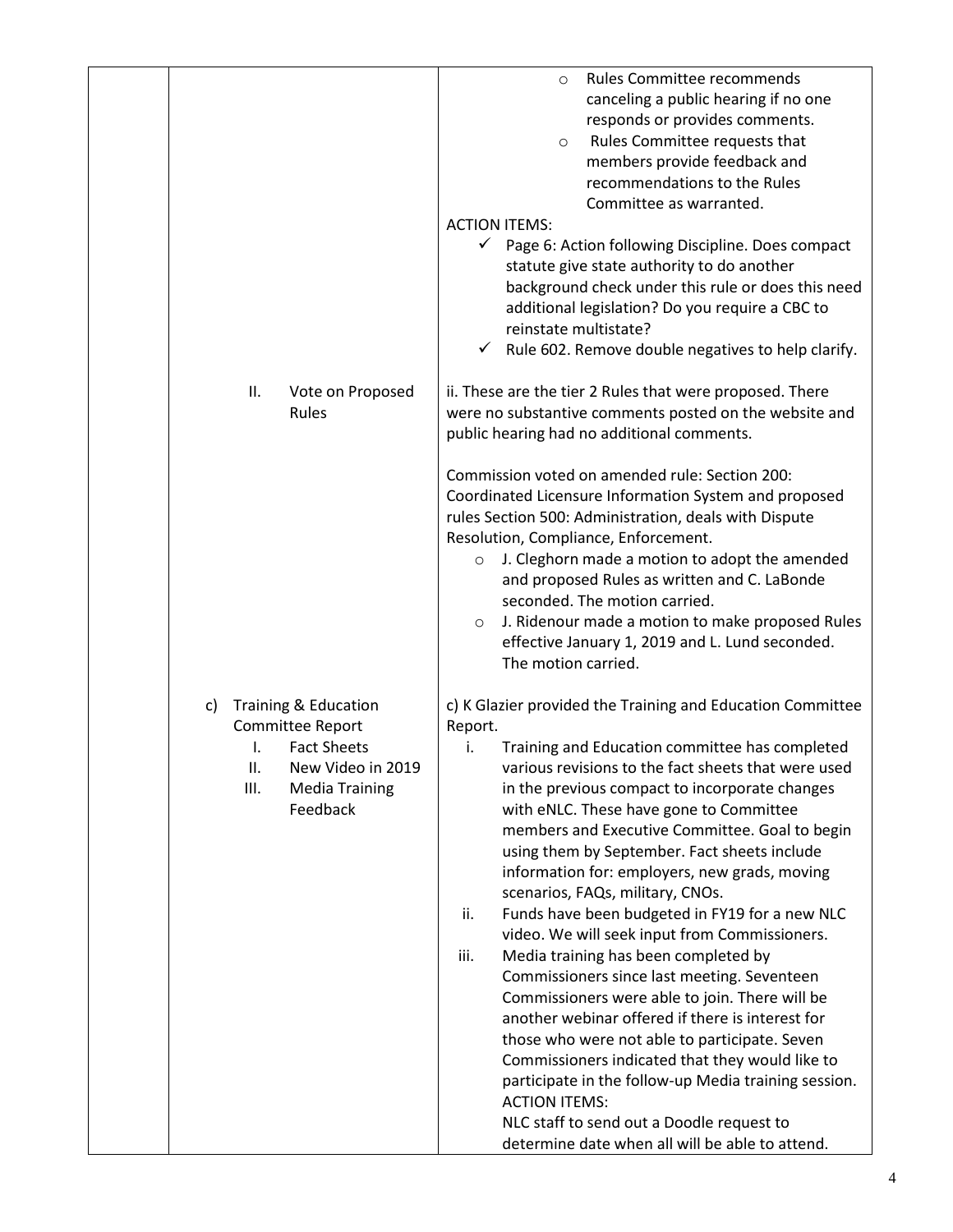|    |                                                                              | reelection and nomination to any other position.<br>Positions on Executive Committee commence on<br>$\circ$<br>October 1, 2018 and are for two-year terms ending<br>Sept. 30, 2020. Nominations will be accepted<br>starting at Annual Meeting through August 31,<br>2018. Nominations after Annual Meeting are to be<br>sent to the Elections Committee at<br>nursecompact@ncsbn.org.<br>The slate will be announced on September 1, 2018<br>$\circ$<br>Election results will be announced on October 1,<br>$\circ$<br>2018.<br>Nominations include:<br>$\circ$<br><b>Vice Chair:</b><br>$\checkmark$ Karen Evans (MD) nominates Jay Douglas<br>(VA)<br>Treasurer:<br>$\checkmark$ Pam Zickafoose (DE) nominates Anne<br>Oertwich (NE)<br>Lynn Ansardi (LA) nominates Karen Lyon<br>(LA)<br><b>Member at Large:</b><br>Kim Glazier (OK) nominates Kathy<br>Weinberg (IA) |
|----|------------------------------------------------------------------------------|---------------------------------------------------------------------------------------------------------------------------------------------------------------------------------------------------------------------------------------------------------------------------------------------------------------------------------------------------------------------------------------------------------------------------------------------------------------------------------------------------------------------------------------------------------------------------------------------------------------------------------------------------------------------------------------------------------------------------------------------------------------------------------------------------------------------------------------------------------------------------|
| 5. | Committee Appointments: Recruit<br>One Member to the Operations<br>Committee | <b>Operations Committee:</b><br>Operations committee has lost a member and needs a<br>replacement. This committee meets via teleconference. EC<br>will make the appointment at the September meeting.<br>Suggested nominations include:<br>Lori Scheidt (MO) nominated Melissa McDonald<br>$\circ$<br>(NC)<br>Cynthia LaBonde (WY) nominates Lisa Hastings<br>$\circ$<br>(WY)<br><b>Compliance Committee:</b><br>Compliance committee lost Sam Delp, CO, who received a<br>promotion and needs a replacement. Suggested<br>nominations include:<br>Stacey Pfenning (ND) nominates Melissa Hanson<br>$\circ$<br>(ND)<br>Kim Glazier (OK) nominates Jackie Ward (OK)<br>$\circ$                                                                                                                                                                                             |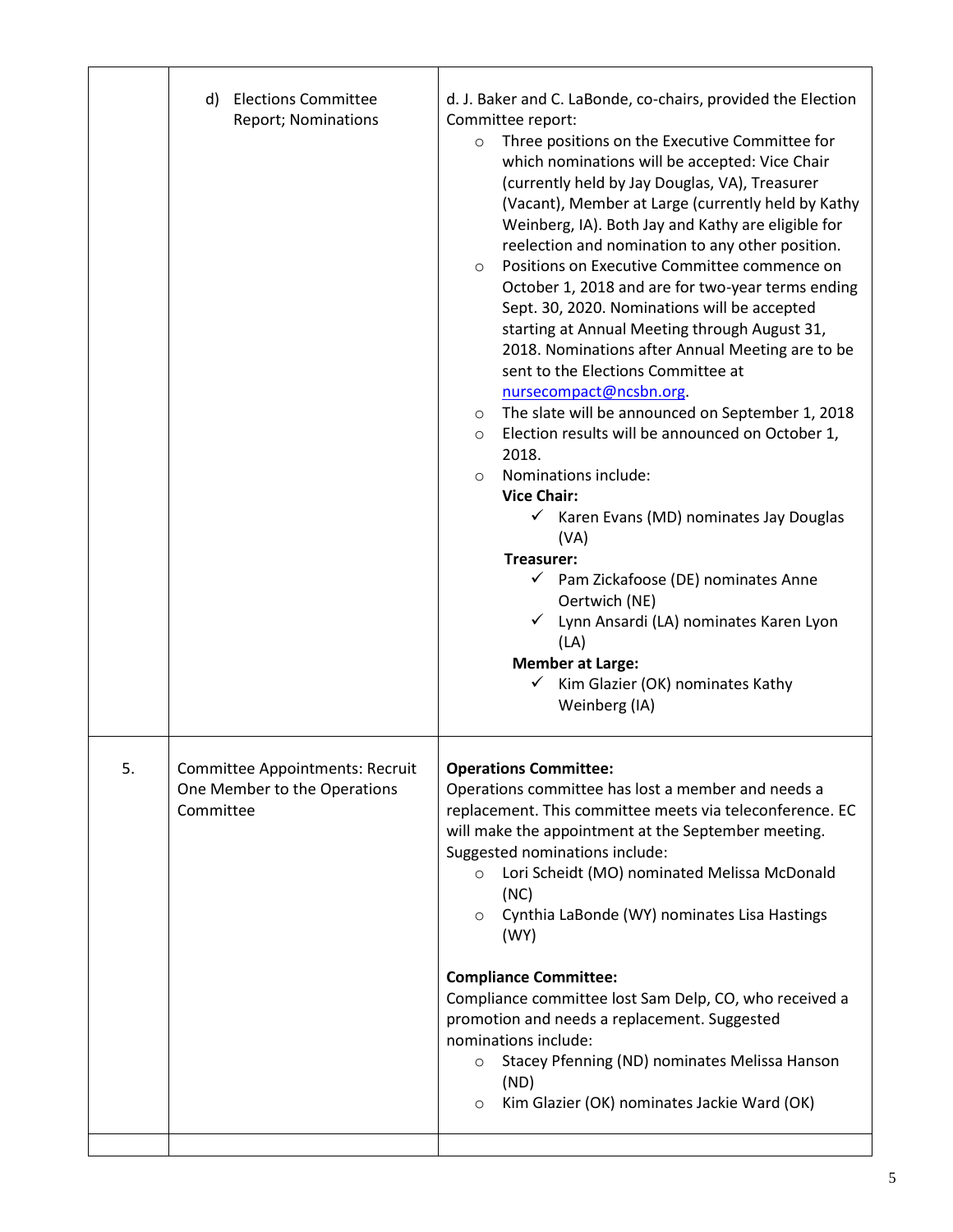| 6.  | <b>Future Strategic Planning Meeting</b>                                                                                                                         | S. Tedford reported on the future strategic planning retreat<br>for Commissioners. Staff will announce the dates soon.                                                                                                                                                                                                                                                                                                                   |
|-----|------------------------------------------------------------------------------------------------------------------------------------------------------------------|------------------------------------------------------------------------------------------------------------------------------------------------------------------------------------------------------------------------------------------------------------------------------------------------------------------------------------------------------------------------------------------------------------------------------------------|
| 7.  | <b>Commission Logo Selection</b>                                                                                                                                 | EC directed staff to coordinate the development of a new<br>logo for the Commission with the NCSBN Marketing<br>Department. EC reviewed potential logos selected four<br>finalists which were presented at midyear meeting. The<br>Commissioners ranked the three logos. The new logo<br>selected resembles a seal and has red and white vertical<br>stripes.                                                                            |
| 8.  | Utilization of Alternative Program<br>Participation Indicator in Nursys                                                                                          | K. Weinberg reviewed the statutory requirements related<br>to alternative to discipline program participation. Members<br>were provided with a step by step handout which shows<br>how to enable the indicator. Nursys team has offered live<br>webinars which demonstrated this feature. This will<br>become one of the elements of future compliance audits.                                                                           |
| 9.  | Chair's Report:<br>Update on Position Statement on<br>Licensure Model                                                                                            | S .Tedford provided an update. EC is revisiting what should<br>mutual recognition look like while trying to meet the needs<br>of all. Uniformity is the basis of the compact so it is<br>important to align where operationally possible. Will solicit<br>member input. The September EC meeting will focus on this<br>topic, how to move forward. The goal is to have something<br>too present to Commissioners in the next few months. |
| 10. | Party State Practices for<br>a)<br><b>Educating Employers About the</b><br><b>NLC</b><br>Managing Issues Related to<br>b)<br><b>Employers that Choose Not to</b> | a) J. Baker encountering employers not familiar with NLC<br>and may not hire an individual due to their licensure from<br>their home state. He requests input from other states<br>regarding how they handle such employers.<br>b) S. Pfenning suggested repurposing the legal memo from<br>the original NLC. Fact sheets regarding this will ready by                                                                                   |
|     | Recognize the Multistate<br>License/Privilege                                                                                                                    | end of month. J. Puente to offer monthly employer<br>webinars. Staff is also educating employers when exhibiting<br>at conferences.                                                                                                                                                                                                                                                                                                      |
| 11. | Approve FY19 Commission<br>Teleconference Schedule                                                                                                               | P. Zickafoose made a motion to approve the FY19 meeting<br>schedule and M. Mayhew seconded. The motion carried.                                                                                                                                                                                                                                                                                                                          |
| 12. | Recognition                                                                                                                                                      | S. Tedford, on behalf of the Commission presented Nathan<br>Goldman with an award to recognize his years of service to<br>the NLC upon the occasion of his retirement.                                                                                                                                                                                                                                                                   |
| 13. | Open Discussion                                                                                                                                                  | Members made several comments:                                                                                                                                                                                                                                                                                                                                                                                                           |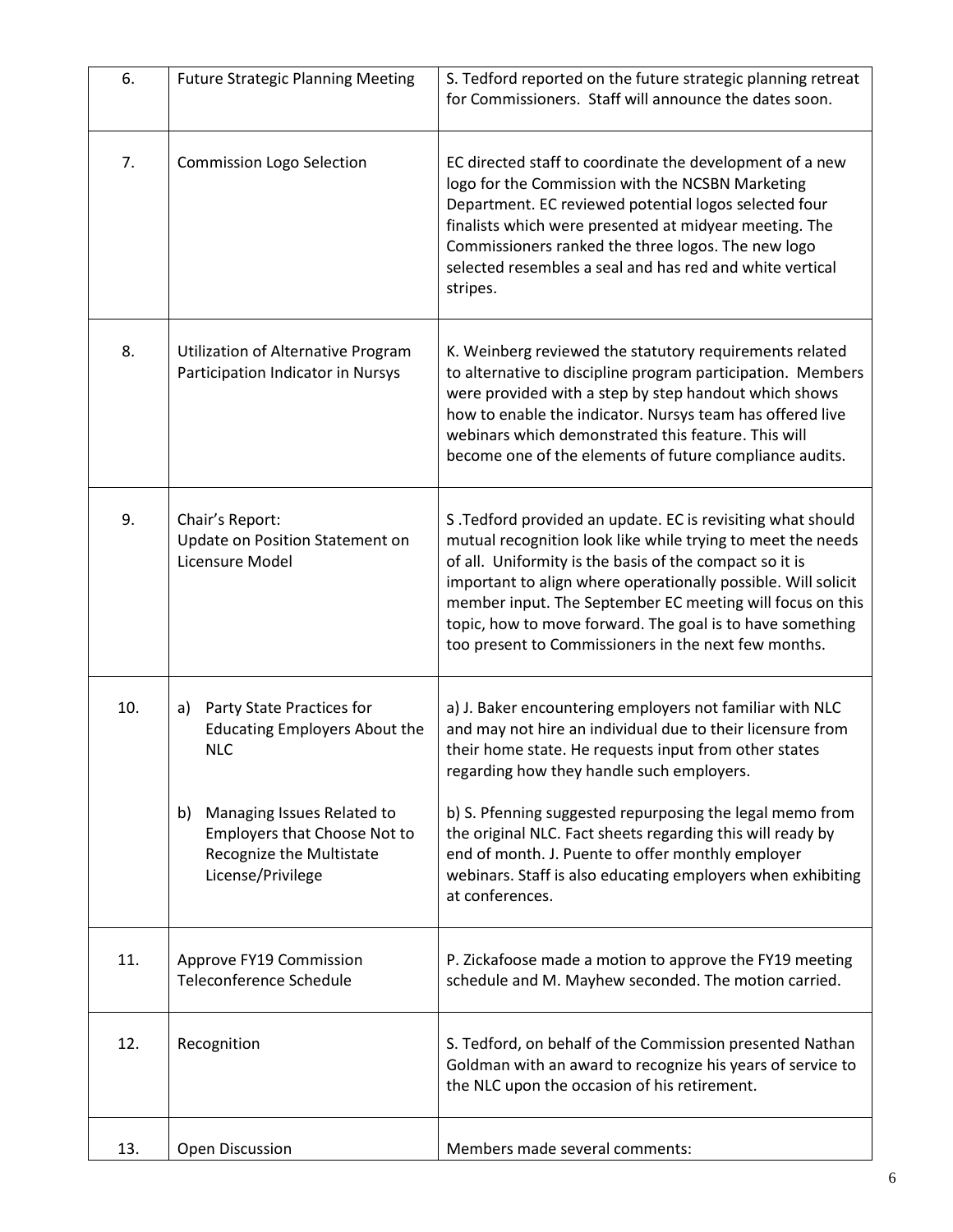|     |                                                                          | Request that Commissioners review a list of<br>$\bullet$<br>implementation requirements.<br>Staff commented that an implementation checklist<br>$\bullet$<br>exists and can be distributed.<br>Does ATD indicator requirement apply to participation<br>$\bullet$<br>when it is disciplinary?<br>A suggestion was made that states avoid implementing<br>$\bullet$<br>the NLC during a renewal cycle.<br>P. Zickafoose asked about how to enforce the<br>$\bullet$<br>requirement to be licensed in the absence of a 90 day<br>rule.<br>J. Douglas suggested commissioners having<br>$\bullet$<br>participatory exercise going through a compliance<br>checklist.<br>Masters confirmed that old statute is repealed by<br>$\bullet$<br>operation of law. Members may need to speak with<br>their code reviser. Members suggested that a legal<br>memo be sent to Commissioners on this topic.<br>Add language to the to the ATD instruction sheet to<br>$\bullet$<br>check nursys.com before adding the indicator.                                                                                                                                                                                                              |
|-----|--------------------------------------------------------------------------|---------------------------------------------------------------------------------------------------------------------------------------------------------------------------------------------------------------------------------------------------------------------------------------------------------------------------------------------------------------------------------------------------------------------------------------------------------------------------------------------------------------------------------------------------------------------------------------------------------------------------------------------------------------------------------------------------------------------------------------------------------------------------------------------------------------------------------------------------------------------------------------------------------------------------------------------------------------------------------------------------------------------------------------------------------------------------------------------------------------------------------------------------------------------------------------------------------------------------------|
| 14. | <b>Breakout Exercises to Develop NLC</b><br>Core Purpose and Core Values | Members convened after lunch for a core ideology<br>workshop led by facilitator Robert Nelson. The goal of the<br>exercises was the development of a draft core purpose<br>statement and draft core values. The draft statement and<br>values will be further refined at a later date.<br>Draft core values:<br>Transparent<br>$\bullet$<br>Integrity<br>٠<br>Accountability<br>Collaborative<br>Altruistic<br>Draft core purpose statements: (The bolded statements<br>had the most votes).<br>To facilitate nursing mobility while keeping the public<br>safe<br>To ensure nursing license portability in the interest of<br>$\bullet$<br>public protection<br>To promote access to safe healthcare through<br>$\bullet$<br>mobilization of high-quality nurses<br>To provide a mechanism that ensures access to safe<br>$\bullet$<br>health care through the mobilization of high-quality<br>nurses.<br>To ensure access to safe healthcare through the<br>$\bullet$<br>mobilization of high-quality nurses.<br>To mobilize high quality nurses to ensure [broad] access<br>$\bullet$<br>to safe healthcare.<br>To enhance the portability of high-quality nursing in the<br>$\bullet$<br>interest of protecting the public. |